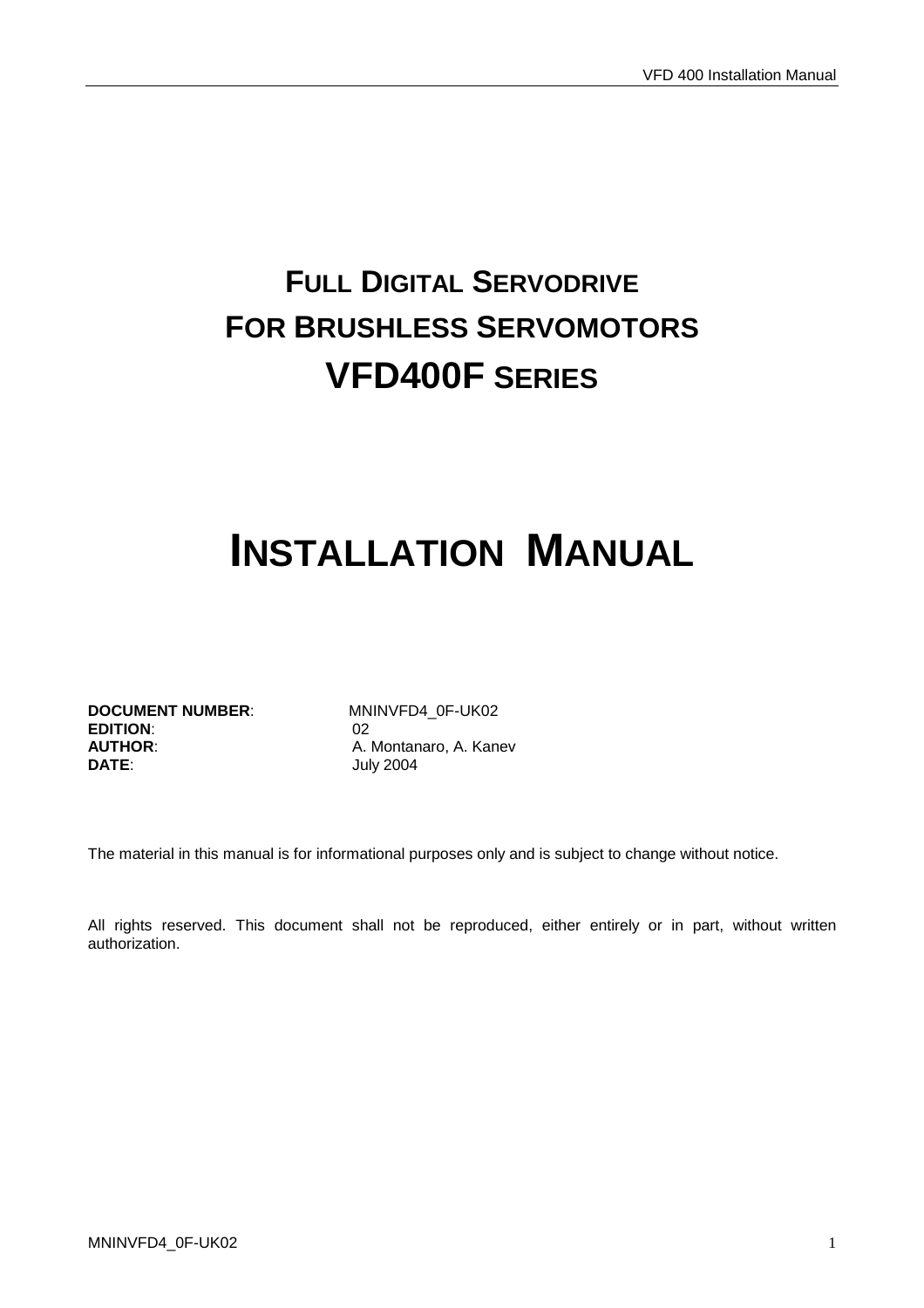| <b>Edition</b> | <b>Date</b> | <b>Remarks</b>             |
|----------------|-------------|----------------------------|
|                | 04/2004     | <b>Preliminary Edition</b> |
| 02             | 07/2004     | Last Edition               |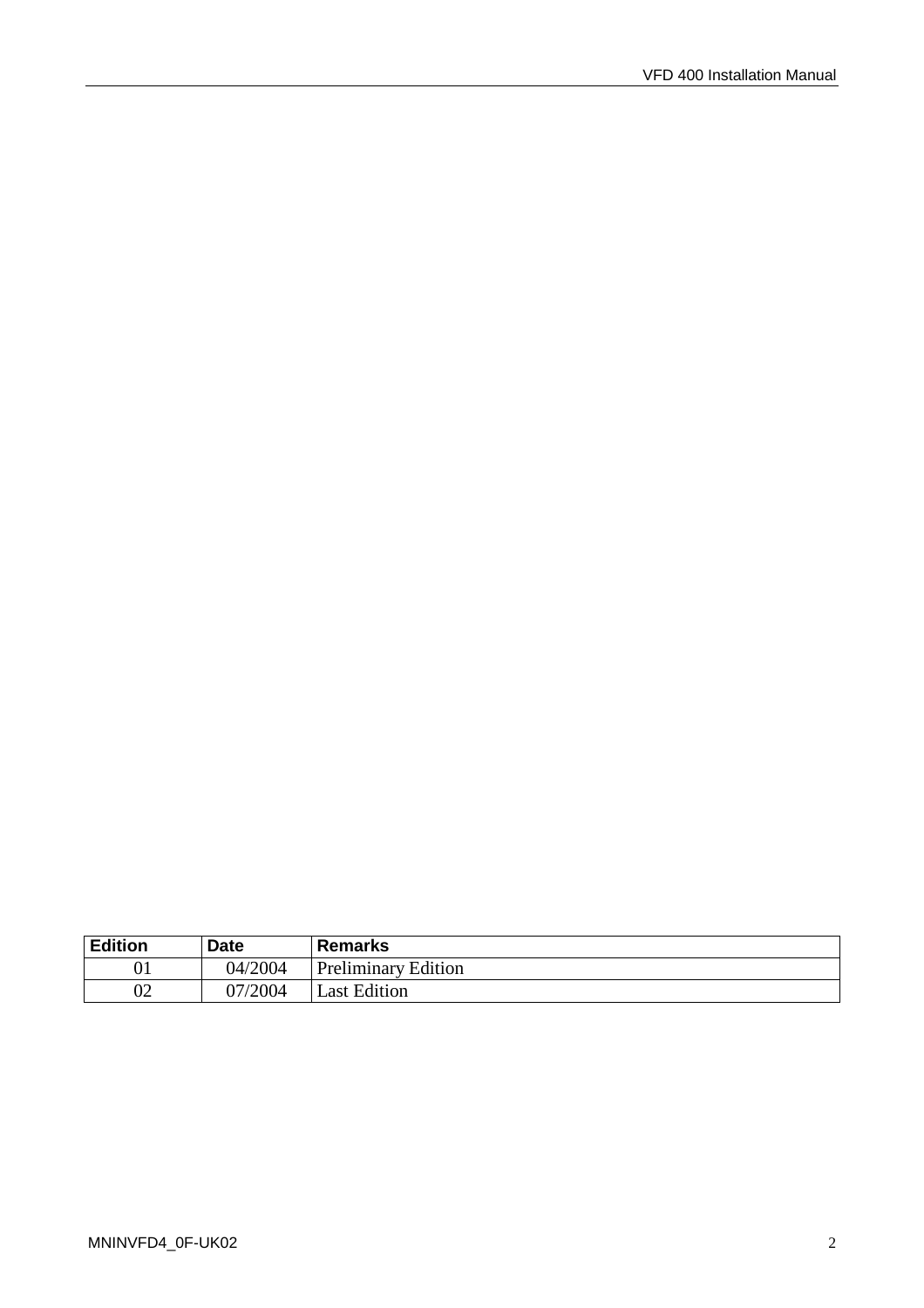$\overline{a}$ 

## **CONTENTS**

| 1.1.  |  |
|-------|--|
| 1.2.  |  |
| 1.3.  |  |
| 1.4.  |  |
| 1.5.  |  |
| 1.6.  |  |
| 1.7.  |  |
| 1.8.  |  |
| 1.9.  |  |
| 1.10. |  |
|       |  |
|       |  |
|       |  |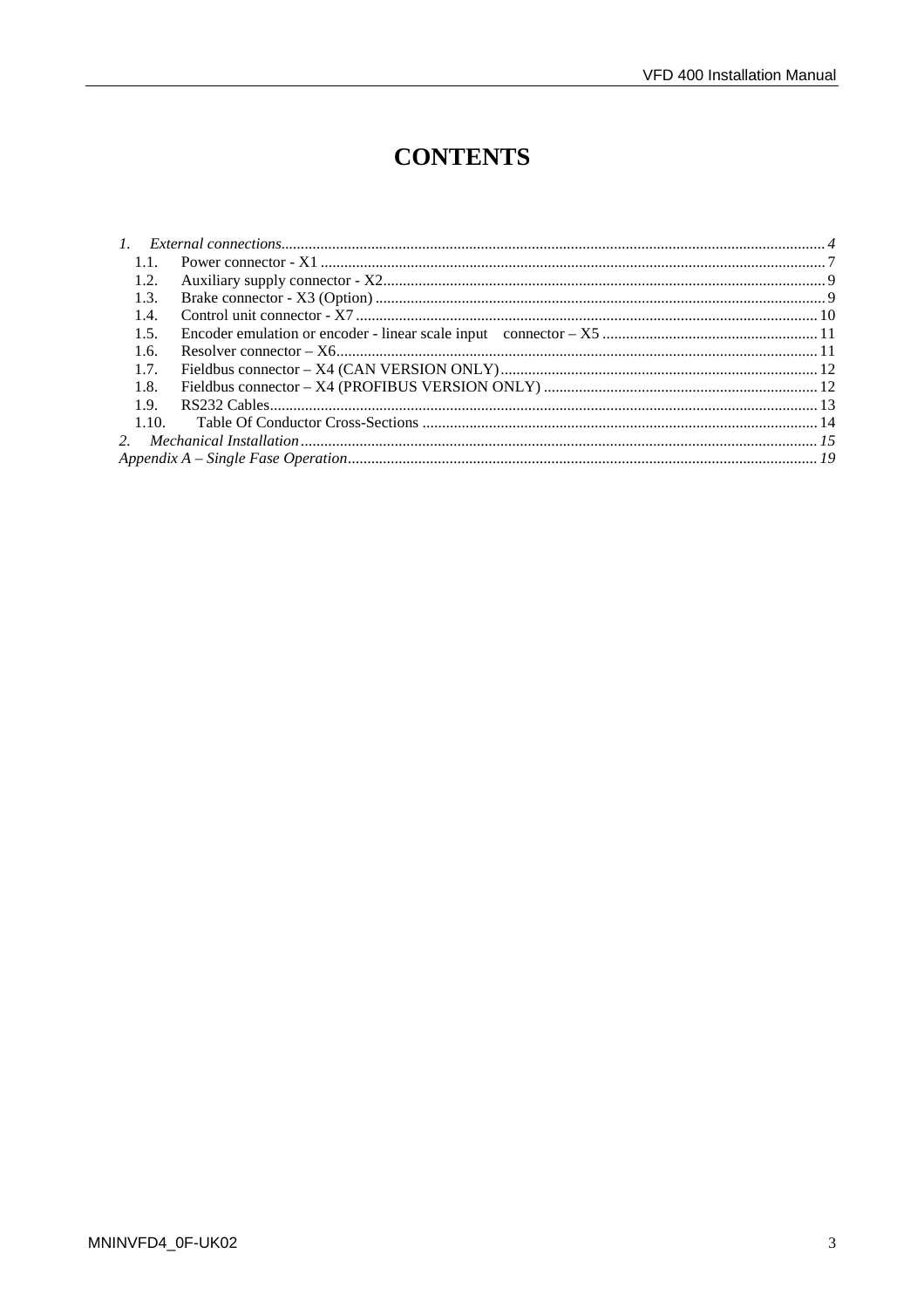1. External connections



图画

田冨

图

⊭∰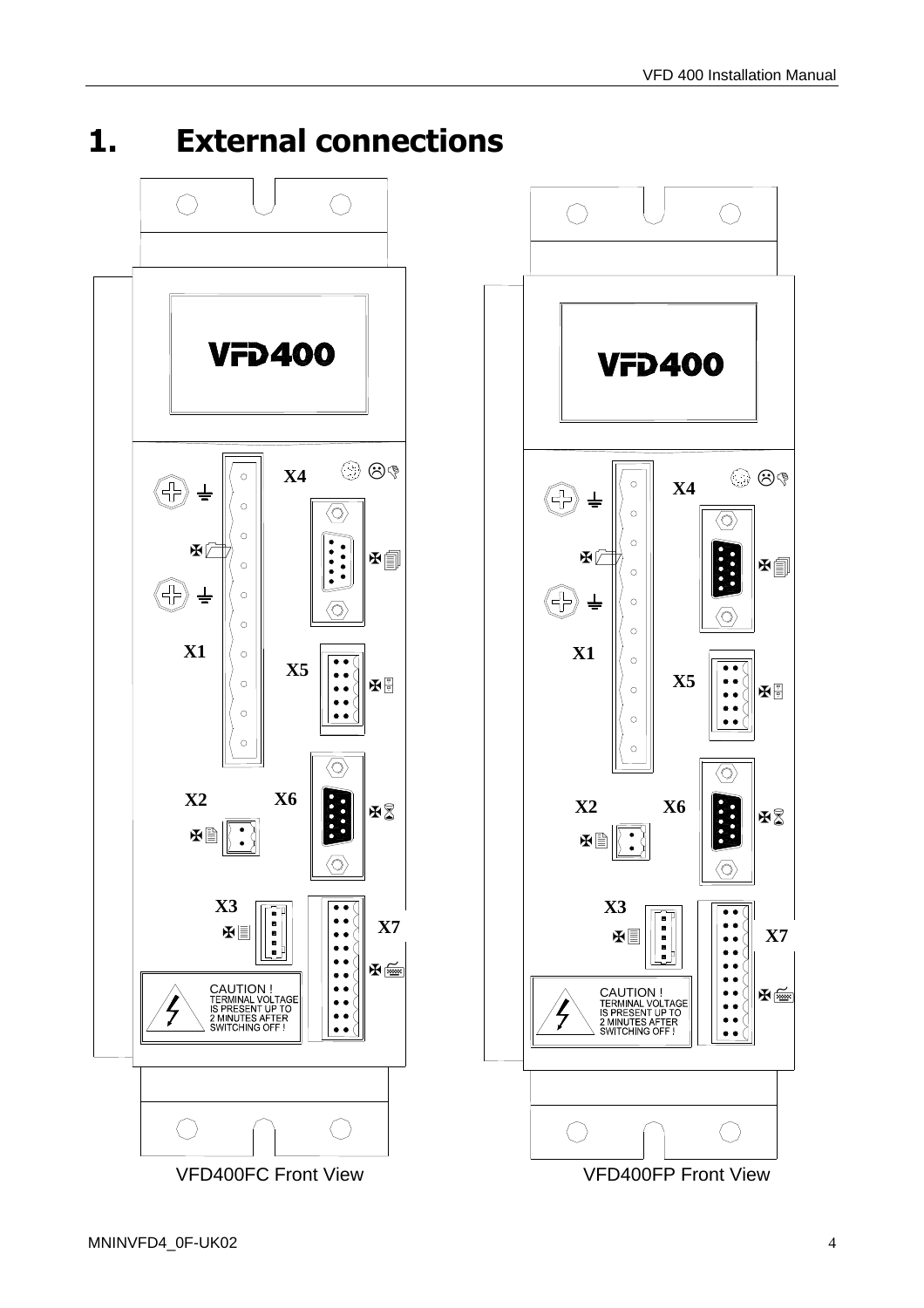

Figure 1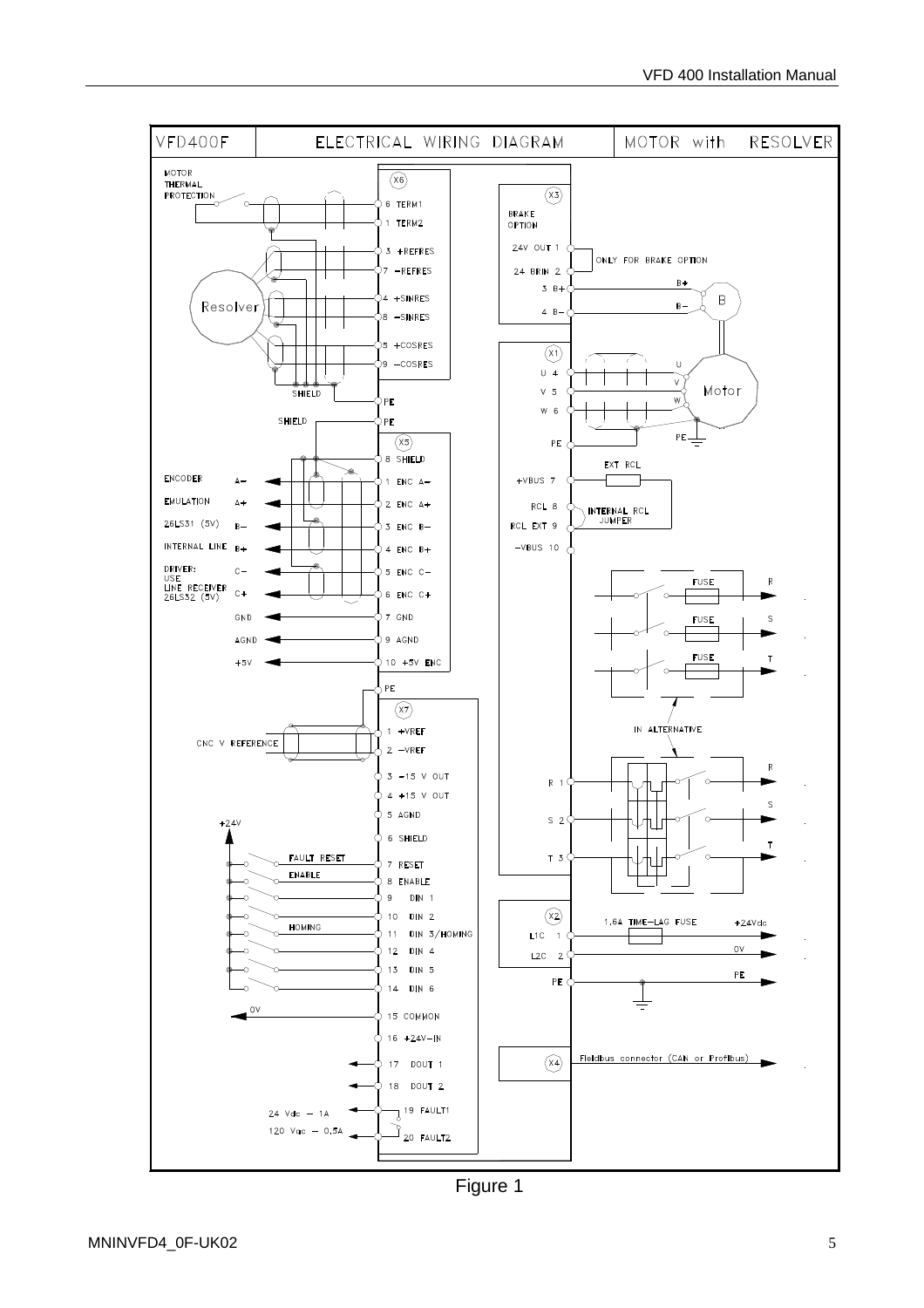

Figure 2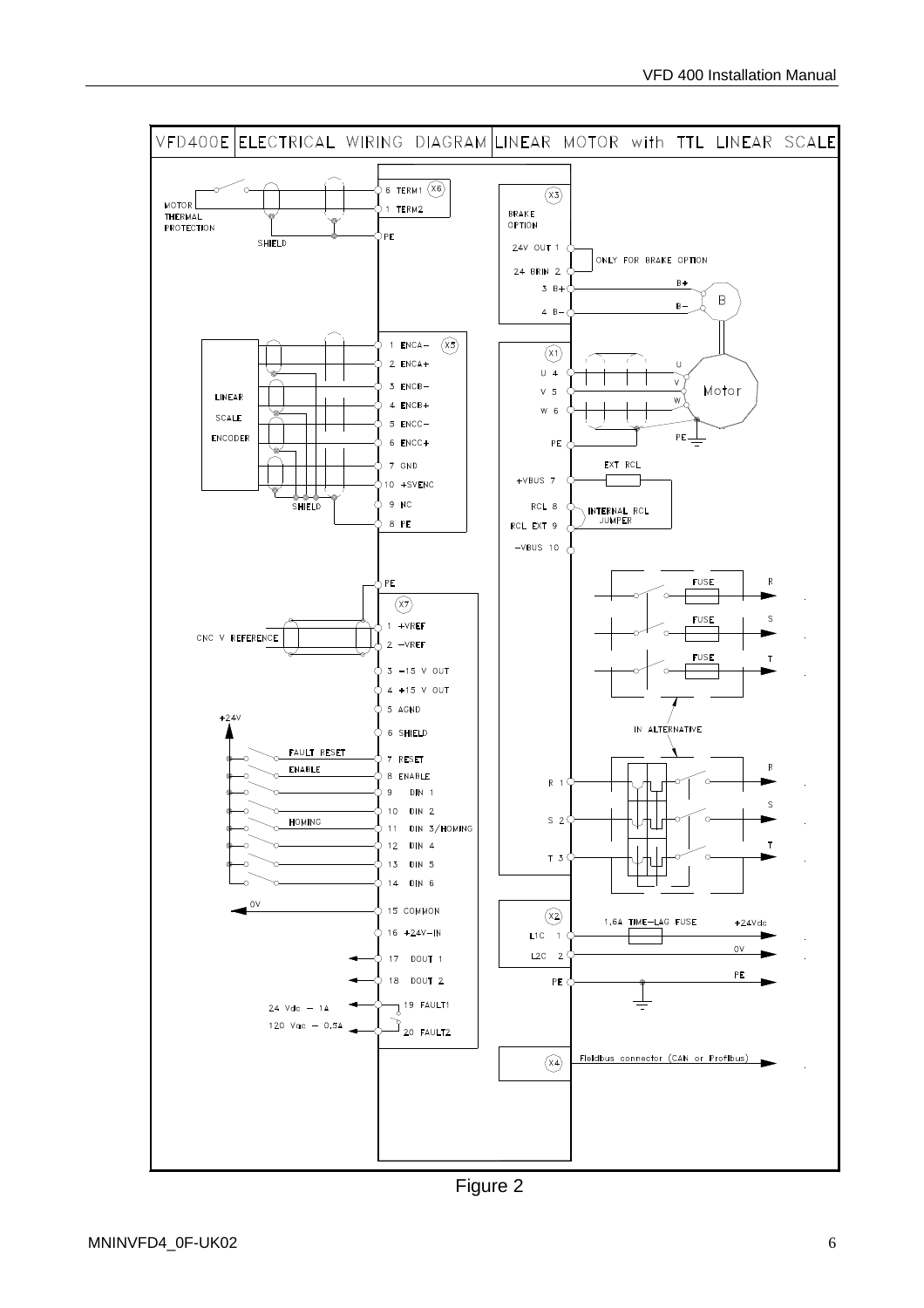#### 1.1. Power connector - X1

| $\times 1$                | <b>Power connector X1</b> |                |                                        |  |  |
|---------------------------|---------------------------|----------------|----------------------------------------|--|--|
|                           | <b>Pin</b>                | Ref.           | <b>Description</b>                     |  |  |
| 5                         |                           | R              | Three phase power supply (max 230 VAC) |  |  |
| Ⅱ⟨∕<br>3                  | $\overline{2}$            | S              | Three phase power supply (max 230 VAC) |  |  |
| 吖                         | 3                         | Т              | Three phase power supply (max 230 VAC) |  |  |
| 叫/                        | 4                         | U              | Motor phase U                          |  |  |
| 5<br>吖                    | 5                         | V              | Motor phase V                          |  |  |
| ∏√                        | 6                         | W              | Motor phase W                          |  |  |
| $\mathbb{I}(\mathscr{S})$ | 7                         | +VBUS          | + DC bus                               |  |  |
| 8                         | 8                         | <b>RCL</b>     | Internal clamp resistor                |  |  |
| $\mathbb{I}(\mathscr{S})$ | 9                         | <b>RCL EXT</b> | Internal/external clamp resistor       |  |  |
|                           | 10                        | -VBUS          | - DC bus                               |  |  |

Connector X1 is dedicated to connections of power supply, motor and clamp resistor.

Table 1.1

#### 1.1.1. Motor connection

- Connect the motor cables to terminals 4, 5 and 6 observing the correct pole connection.
- Connect the PE cable to one of the two PE screw terminals on the front panel.

#### 1.1.2. Clamp resistor connection

- When using the internal resistor connect terminals 8 and 9.
- When using an external resistor, connect the resistor between terminals 7 and 9 (see fig. 1).

#### 1.1.3. Mains connection

- Connect terminals 1, 2 and 3 between three phases at 230 Vac line to line mains connection.
- Insert the fuses specified in figure 1 in series with the cables.
- Connect the PE cable to one of the two PE screw terminals on the front panel.



#### **The IT connection are adviced against because it's very hard verify the overcoming of the limits in transitory regimen.**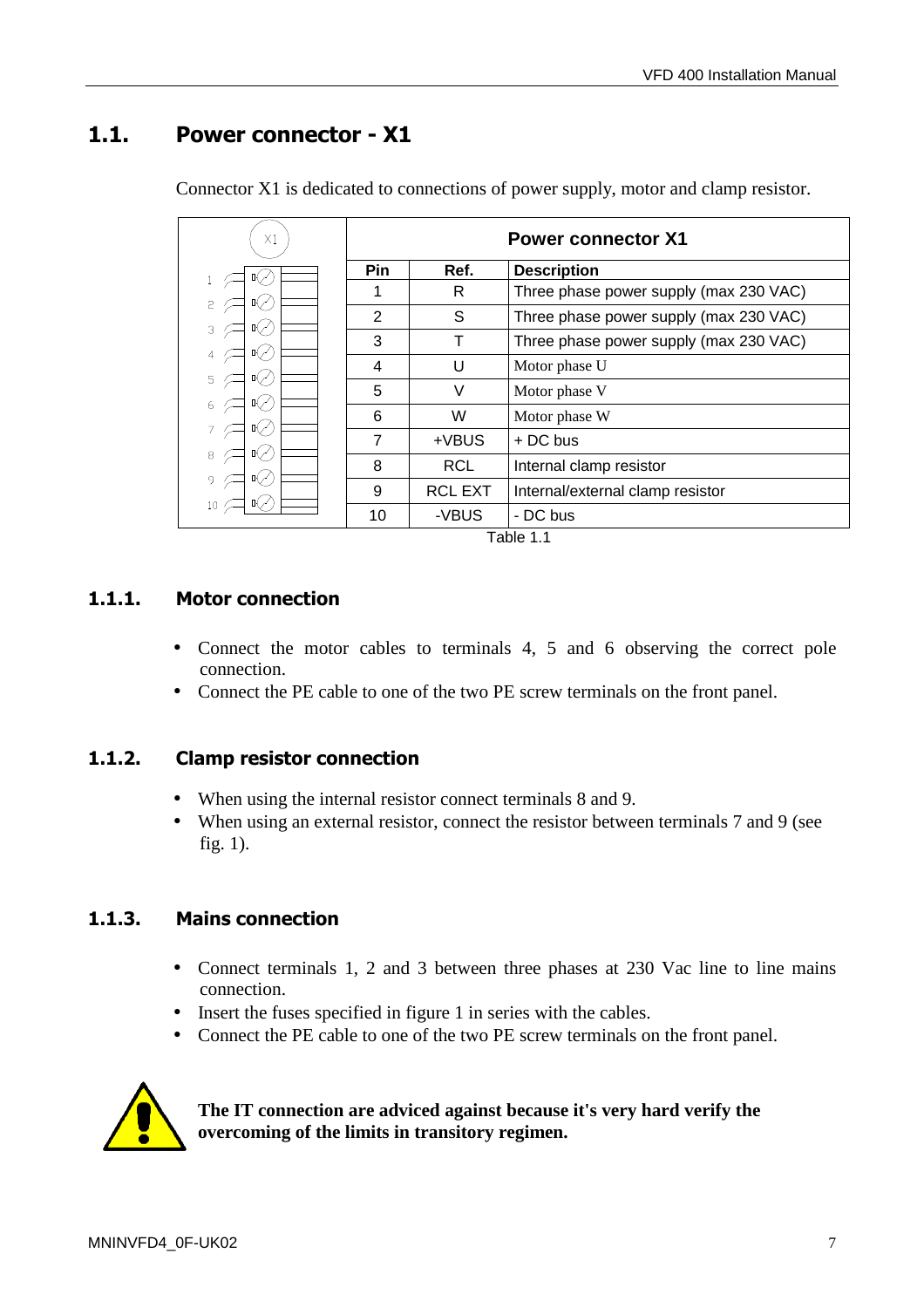#### TT at 400Vac



#### IT at 400Vac

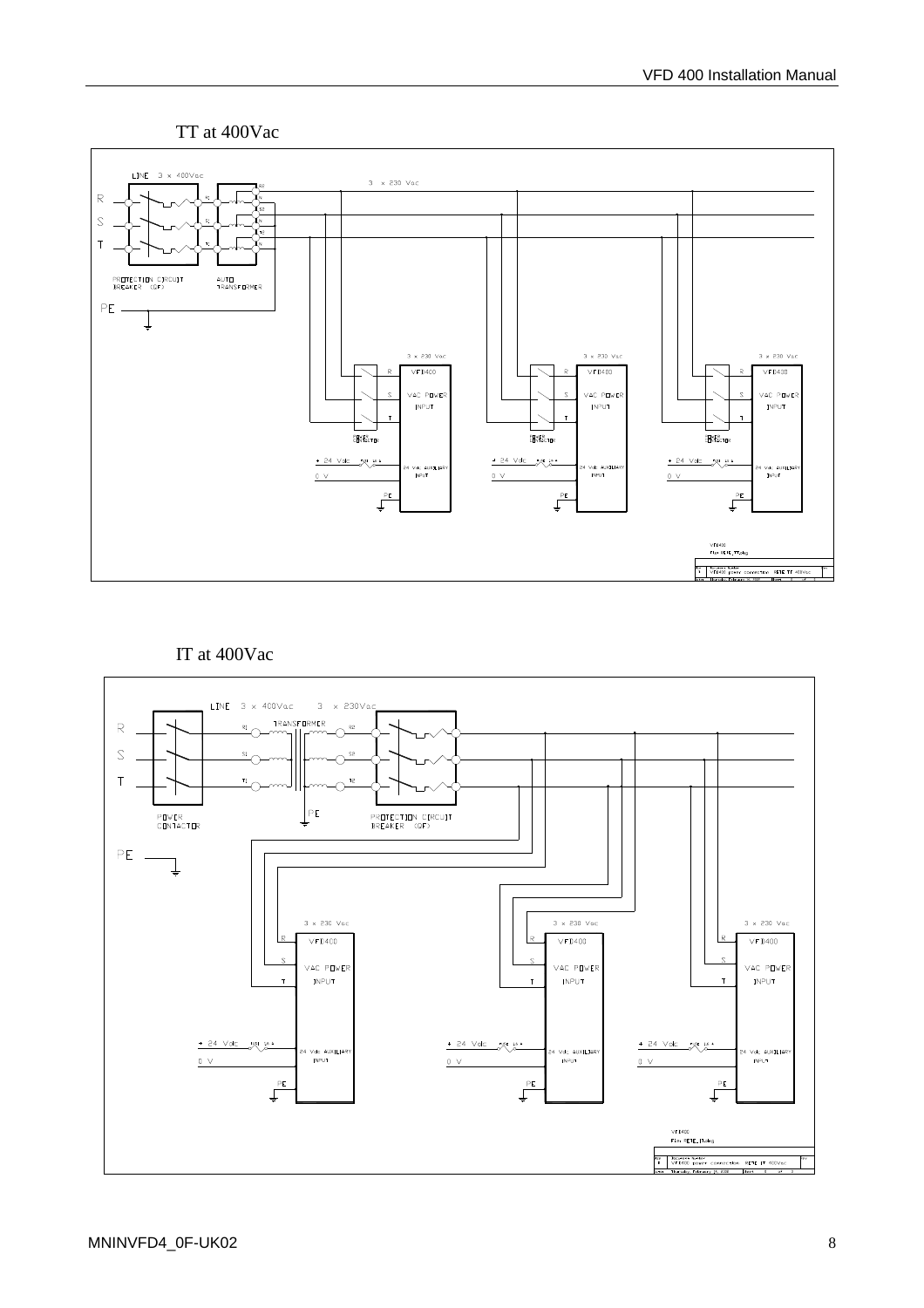### 1.2. Auxiliary supply connector - X2

Connetions for an external auxiliary power supply at  $24$  Vdc  $\pm$  15% – 1,5A max

| Χ2 |     |      | <b>Auxiliary supply connector X2</b>      |
|----|-----|------|-------------------------------------------|
|    | Pin | Ref. | <b>Description</b>                        |
|    |     | L1C  | aux. Supply +24 Vdc $\pm$ 15% - 1,5 A max |
|    | 2   | L2C  | aux. Supply GND 24 Vdc                    |

Table 1.2

### 1.3. Brake connector - X3 (Option)

This option may be used with motors including an electromagnetic brake.

|                   |                |        | <b>Brake connector X3</b>                |
|-------------------|----------------|--------|------------------------------------------|
| XЗ                | Pin            | Ref.   | <b>Description</b>                       |
| $\mathbb{Q}_{01}$ | 1              | 24VOUT | Internal brake supply (24V DC, 0.8A max) |
|                   | $\overline{2}$ | 24BRIN | Brake supply input (24V DC, 2A max)      |
| З                 | 3              | B+     | Brake output +                           |
|                   | 4              | B-     | Brake output - (GND 24 Vdc)              |

Table1.3.1

- The drive automatically cuts off power and releases the electromechanic brake when connection between pins 1 and 2 is open.
- Connect a potential free contact emergency switch between pins 1 and 2, or jumper them.
- Brake supply input: connect between pin 2 (24 Vdc, 2 A) and pin 4 (GND 24 Vdc, 2 A).

|                        | <b>VFD400 F03</b> | <b>VFD400 F 05</b>         | <b>VFD400 F 07</b> | <b>VFD400 F10</b> |
|------------------------|-------------------|----------------------------|--------------------|-------------------|
| Resistence $[\Omega]$  | 56                | 33                         | 15                 | 15                |
| Nominal Power [W]      | 110               | 110                        | 220                | 220               |
| Tp(peak) [V]           | 400               | 400                        | 400                | 400               |
| Tp (o) [V]             | 1.8               | 1.8                        | 1.8                | 1,8               |
| <b>Resistors Model</b> |                   | $SIR$ SRC +<br>$SB1G20A+T$ |                    | IRE CBR 180       |
| Dimensions [mm]        |                   | 29x165                     |                    | 195x45x11,5       |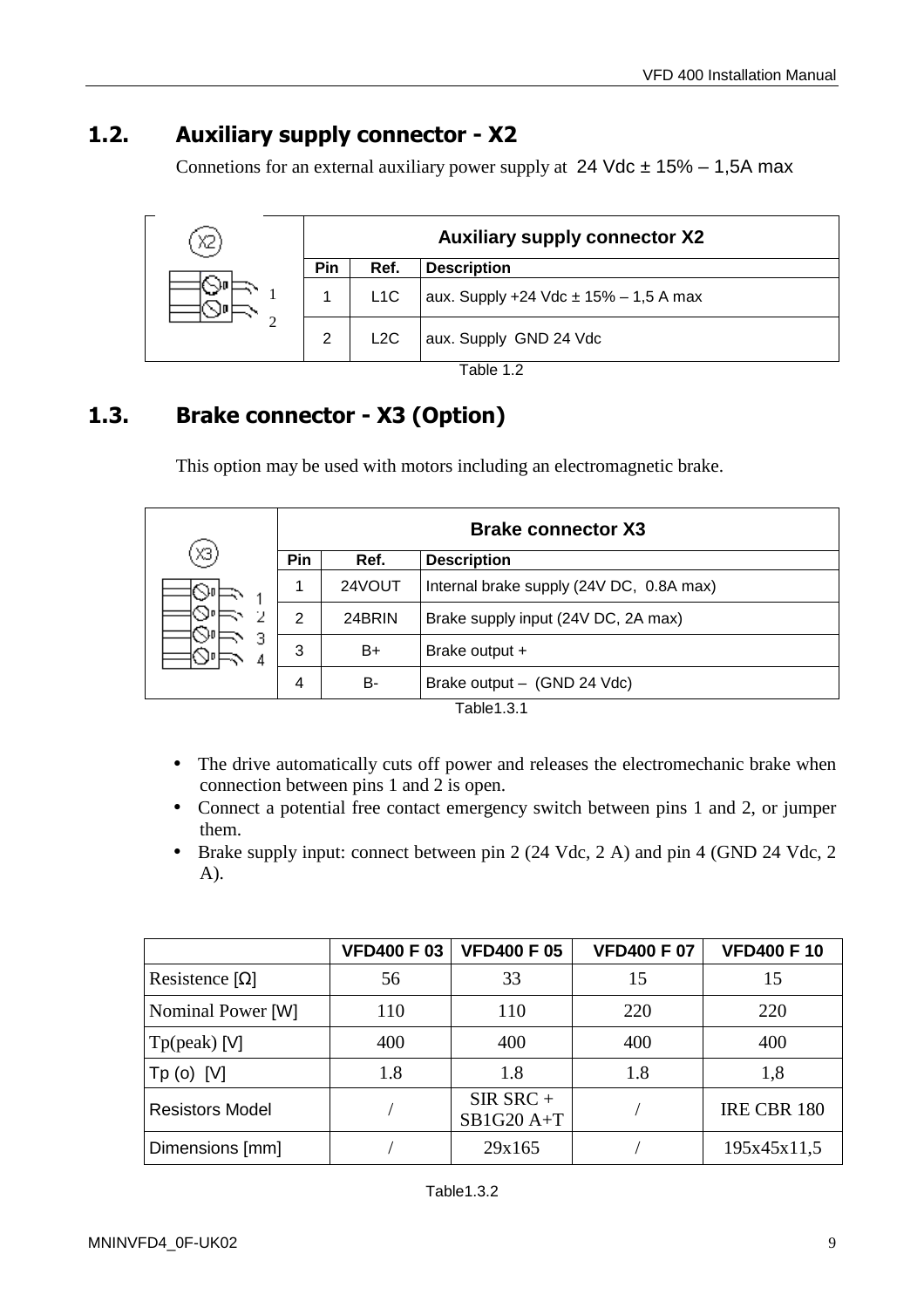#### 1.4. Control unit connector - X7

- VREF+/VREF-: analog reference input  $(+/-10$  V differential). It is used to control the motor speed when the converter is configured in Analog Speed Mode or the motor current when the converter is configured in Analog Current Mode.
- ENABLE: digital input  $(15\div 24V, 20 \text{ mA})$  to enable the power stage of the converter.
- RESET: digital input (15÷24V, 20 mA) to reset fault.
- FAULT1/FAULT2: relay contact normally closed when the converter is ready to switch-on or is running. The contact is open when the converter is not ready to switch-on or a fault condition has occurred.

|                   | <b>Control unit connector X7</b> |                   |                                           |  |  |
|-------------------|----------------------------------|-------------------|-------------------------------------------|--|--|
|                   | Pin                              | Ref.              | <b>Description</b>                        |  |  |
|                   | 1                                | VREF+             | Speed (or current) reference input +      |  |  |
|                   | $\overline{2}$                   | VREF-             | Speed (or current) reference input -      |  |  |
|                   | 3                                | $-15V-OUT$        | Auxiliary voltage output (50mA max.)      |  |  |
|                   | 4                                | +15V-OUT          | Auxiliary voltage output (50mA max.)      |  |  |
| 2<br>1            | 5                                | <b>AGND</b>       | Analog ground                             |  |  |
| 0                 | 6                                | <b>SHIELD</b>     | Shield                                    |  |  |
|                   | $\overline{7}$                   | <b>RESET</b>      | Fault reset                               |  |  |
| g                 | 8                                | <b>ENABLE</b>     | Power enable input                        |  |  |
| O                 | 9                                | DIN <sub>1</sub>  | Digital input 1                           |  |  |
| Q<br>Õ            | 10                               | DIN <sub>2</sub>  | Digital input 2                           |  |  |
| Õ                 | 11                               | DIN <sub>3</sub>  | Digital input 3 - Home switch             |  |  |
| $\circledcirc$    | 12                               | DIN4              | Digital input 4                           |  |  |
| $\widehat{\odot}$ | 13                               | DIN <sub>5</sub>  | Digital input 5                           |  |  |
| O<br>$\circ$      | 14                               | DIN <sub>6</sub>  | Digital input 6                           |  |  |
| 19<br>20          | 15                               | <b>GNDCMD</b>     | 24V common signal                         |  |  |
|                   | 16                               | $+24V$ -IN        | 24V input                                 |  |  |
|                   | 17                               | DOUT1             | Digital output 1                          |  |  |
|                   | 18                               | DOUT <sub>2</sub> | Digital output 2                          |  |  |
|                   | 19                               | FAULT1            | Drive ready signal output (relay contact) |  |  |
|                   | 20                               | FAULT2            | Drive ready signal output (relay contact) |  |  |

Table1.4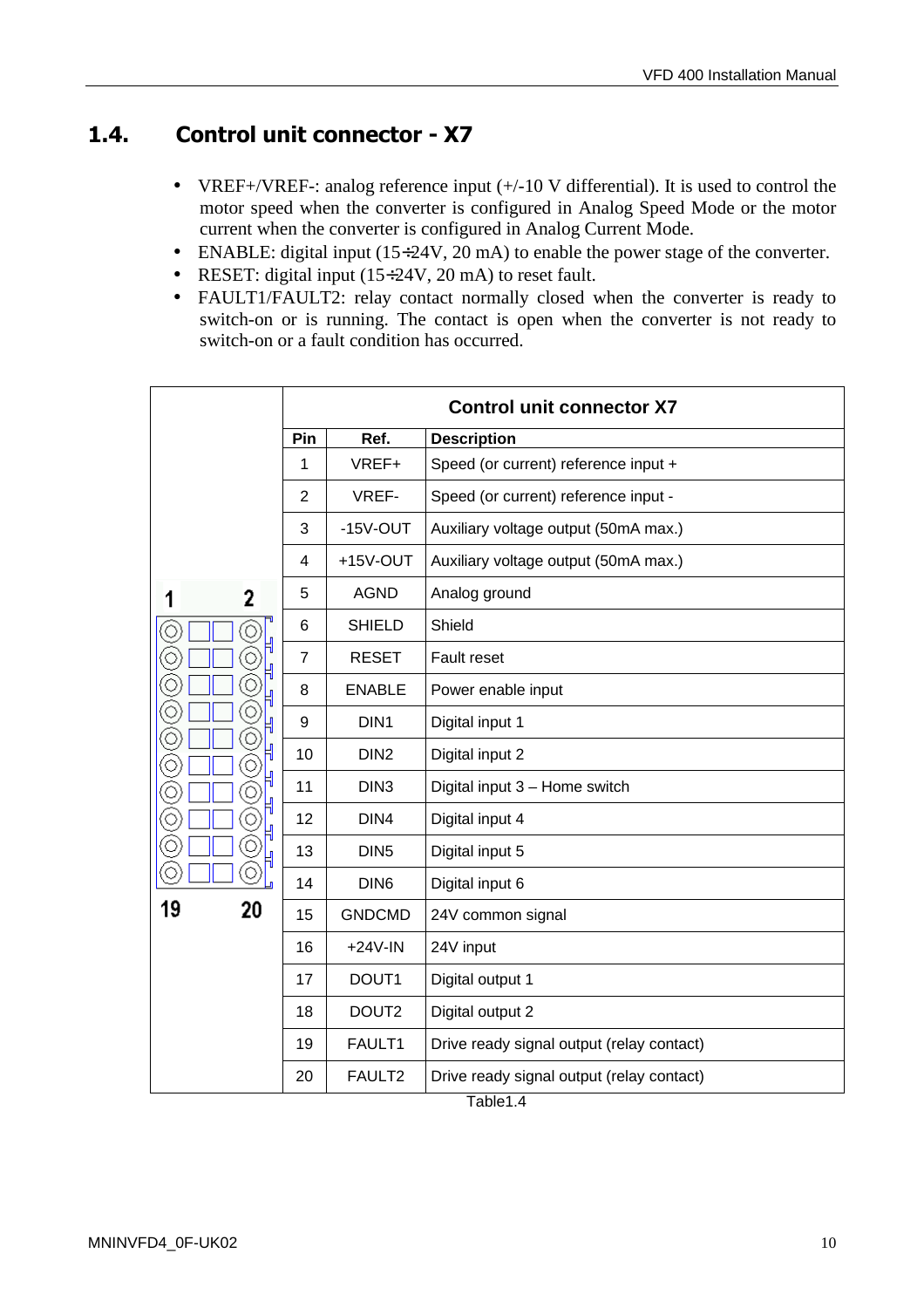#### 1.5. Encoder emulation or encoder - linear scale input connector – X5

The signals on this connector are bidirectional. It is possible to configure the encoder as input, for external encoder, or as output, for motor feedback position.

|    | <b>Encoder emulation connector X5</b> |               |                                 |  |  |
|----|---------------------------------------|---------------|---------------------------------|--|--|
|    | <b>Pin</b>                            | Ref.          | <b>Description</b>              |  |  |
|    |                                       | ENC-A-        | $RS422A - signal$               |  |  |
| 2  | 2                                     | $ENC-A+$      | $RS422A + signal$               |  |  |
|    | 3                                     | ENC-B-        | RS422 B - signal                |  |  |
|    | 4                                     | $ENC-B+$      | RS422 B + signal                |  |  |
|    | 5                                     | ENC-C-        | RS422 C - signal (zero marker)  |  |  |
|    | 6                                     | $ENC-C+$      | RS422 C + signal (zero marker)  |  |  |
| 10 | $\overline{7}$                        | <b>GND</b>    | Ground                          |  |  |
|    | 8                                     | <b>SHIELD</b> | Shield                          |  |  |
|    | 9                                     | <b>AGND</b>   | Analog ground                   |  |  |
|    | 10                                    | +5V-ENC       | +5V encoder supply (max 150 mA) |  |  |
|    |                                       |               | Table 1.5                       |  |  |

#### 1.6. Resolver connector – X6

|  |  | <b>Resolver connector X6</b> |          |                              |  |
|--|--|------------------------------|----------|------------------------------|--|
|  |  | Pin                          | Ref.     | <b>Description</b>           |  |
|  |  | 1                            | THERM2   | Motor thermal protection (2) |  |
|  |  | $\overline{2}$               | N.C.     | Not connected                |  |
|  |  | 3                            | + REFRES | + resolver reference         |  |
|  |  | 4                            | + SINRES | + resolver sinus signal      |  |
|  |  | 5                            | + COSRES | + resolver cosinus signal    |  |
|  |  | 6                            | THERM1   | Motor thermal protection (1) |  |
|  |  | $\overline{7}$               | - REFRES | - resolver reference         |  |
|  |  | 8                            | - SINRES | - resolver sinus signal      |  |
|  |  | 9                            | - COSRES | - resolver cosinus signal    |  |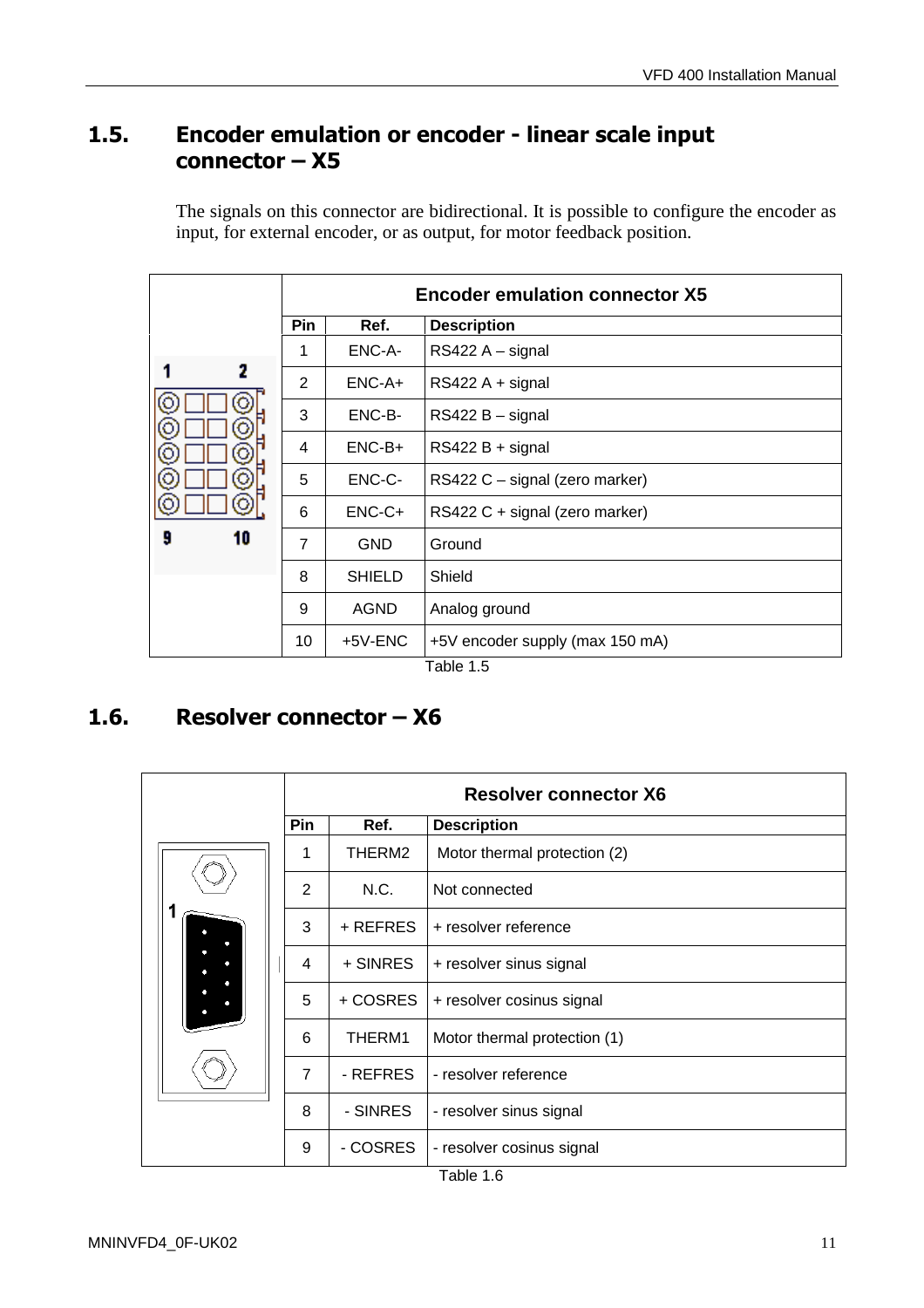## 1.7. Fieldbus connector – X4 (CAN VERSION ONLY)

|  |   |                |             | <b>CAN connector X4</b> |
|--|---|----------------|-------------|-------------------------|
|  |   | Pin            | Ref.        | <b>Description</b>      |
|  |   | 1              | N.C.        | Not connected           |
|  |   | $\overline{2}$ | <b>CANL</b> | Can Bus Low             |
|  |   | 3              | N.C.        | Not connected           |
|  |   | $\overline{4}$ | RX232       | RS232 RX signal         |
|  |   | 5              | N.C.        | Not connected           |
|  | 1 | 6              | <b>GND</b>  | RS232 ground            |
|  |   | 7              | <b>CANH</b> | Can Bus High            |
|  |   | 8              | TX232       | RS232 TX signal         |
|  |   | 9              | N.C.        | Not connected           |

Table 1.7

## 1.8. Fieldbus connector – X4 (PROFIBUS VERSION ONLY)

|  |  |                |               | <b>Profibus connector X4</b>      |
|--|--|----------------|---------------|-----------------------------------|
|  |  | Pin            | Ref.          | <b>Description</b>                |
|  |  | 1              | <b>SHIELD</b> | Shield                            |
|  |  | $\overline{2}$ | RX232         | RS232 RX signal                   |
|  |  | 3              | RxD/TxD-P     | Receive/Transmit Data - plus      |
|  |  | 4              | N.C.          | Not connected                     |
|  |  | 5              | <b>DGND</b>   | Data ground                       |
|  |  | 6              | VP            | Supply voltage $-$ plus (+5V iso) |
|  |  | $\overline{7}$ | TX232         | RS232 TX signal                   |
|  |  | 8              | RxD/TxD-N     | Receive/Transmit Data - minus     |
|  |  | 9              | <b>GND</b>    | RS232 ground                      |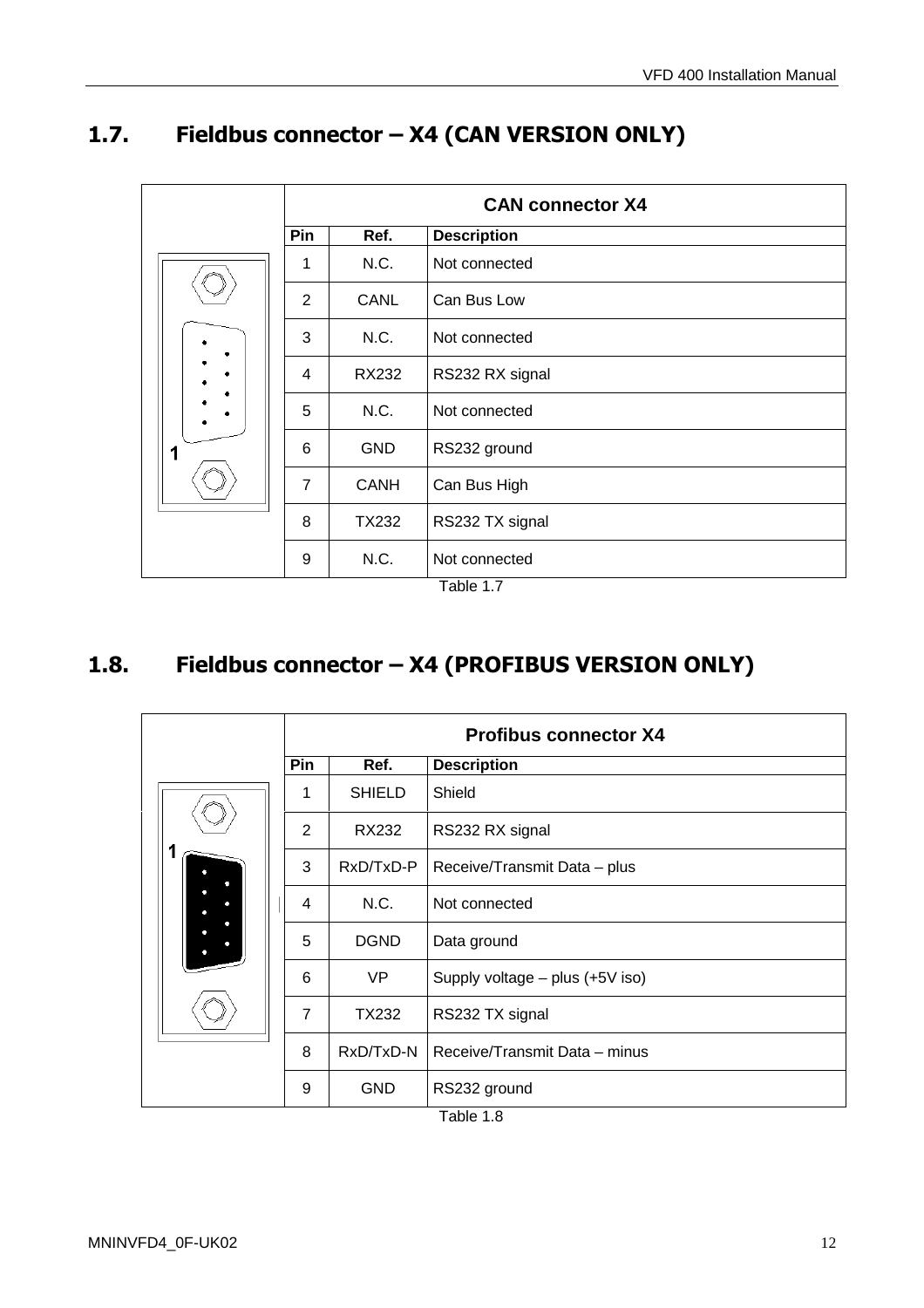#### 1.9. RS232 Cables

Used to connect a PC RS232 serial line.

- **RS232:** maximum cable length: 10 meters; - max capacitance: 2500 pF;
	- shielded cable.



Fig. 1.9.1 – VFD400C (CAN) RS232 cable



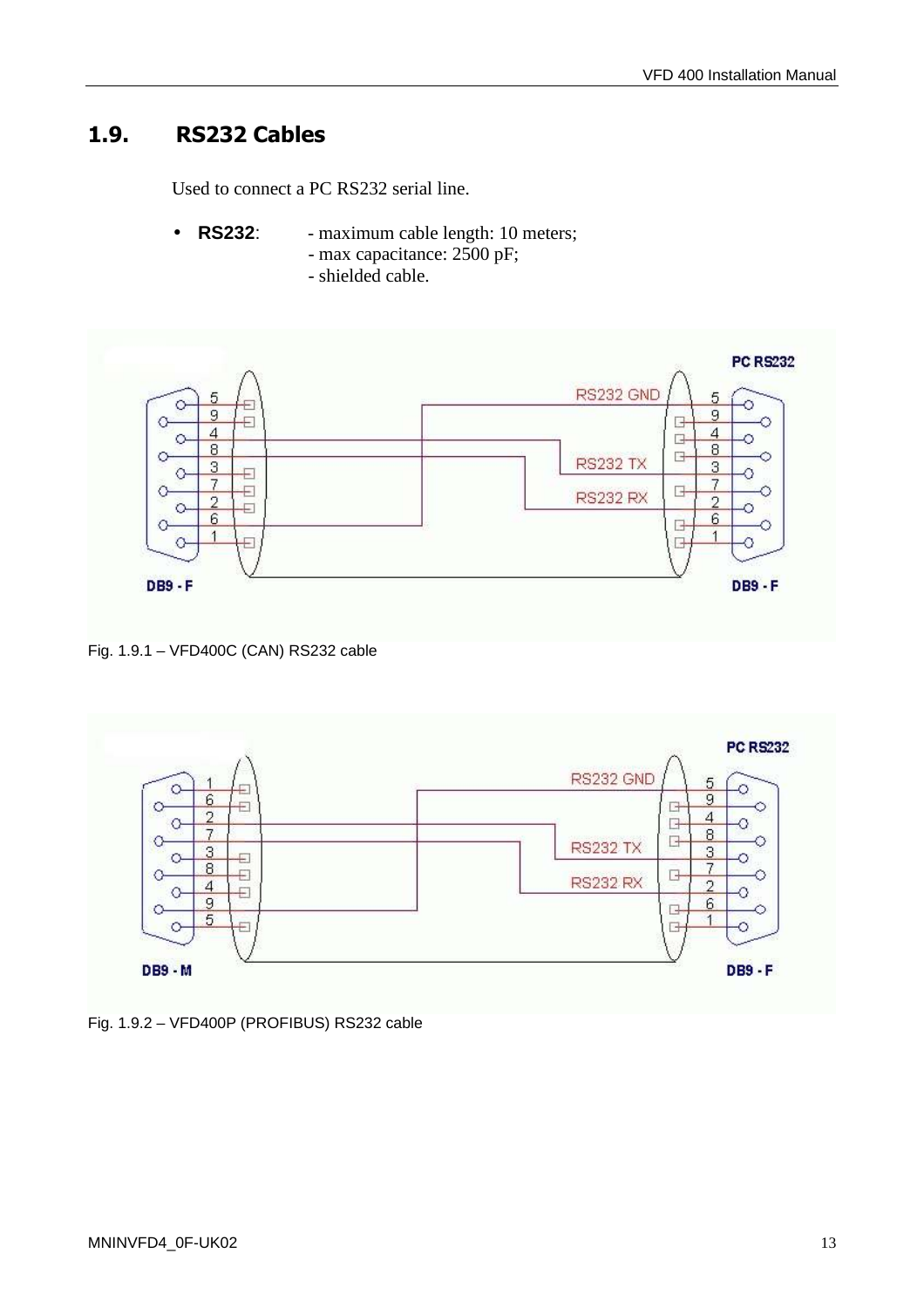## 1.10. Table Of Conductor Cross-Sections

| <b>Function</b>                                  | <b>Connectors</b> | <b>VFD400Fx03</b>                | <b>VFD400Fx05</b><br><b>VFD400Fx07</b><br><b>VFD400Fx10</b> |
|--------------------------------------------------|-------------------|----------------------------------|-------------------------------------------------------------|
| Clamp resistor cable                             | X <sub>1</sub>    | 1.5 mm <sup>2</sup>              |                                                             |
| Motor cable                                      | X1                | 1.5 mm <sup>2</sup>              | 2.5 mm <sup>2</sup>                                         |
| Power supply cable                               | X <sub>1</sub>    | 1.5 mm <sup>2</sup>              | 2.5 mm <sup>2</sup>                                         |
| Brake cable, brake X2, X3<br>supply and services |                   | $0.5 \div 1 \text{ mm}^2$        |                                                             |
| Resolver cable                                   | X <sub>6</sub>    | $0.14 \div 0.22$ mm <sup>2</sup> |                                                             |
| signal<br>Control<br>unit<br>cable               | X5, X7            | $0.14 \text{ mm}^2$              |                                                             |

Table 1.10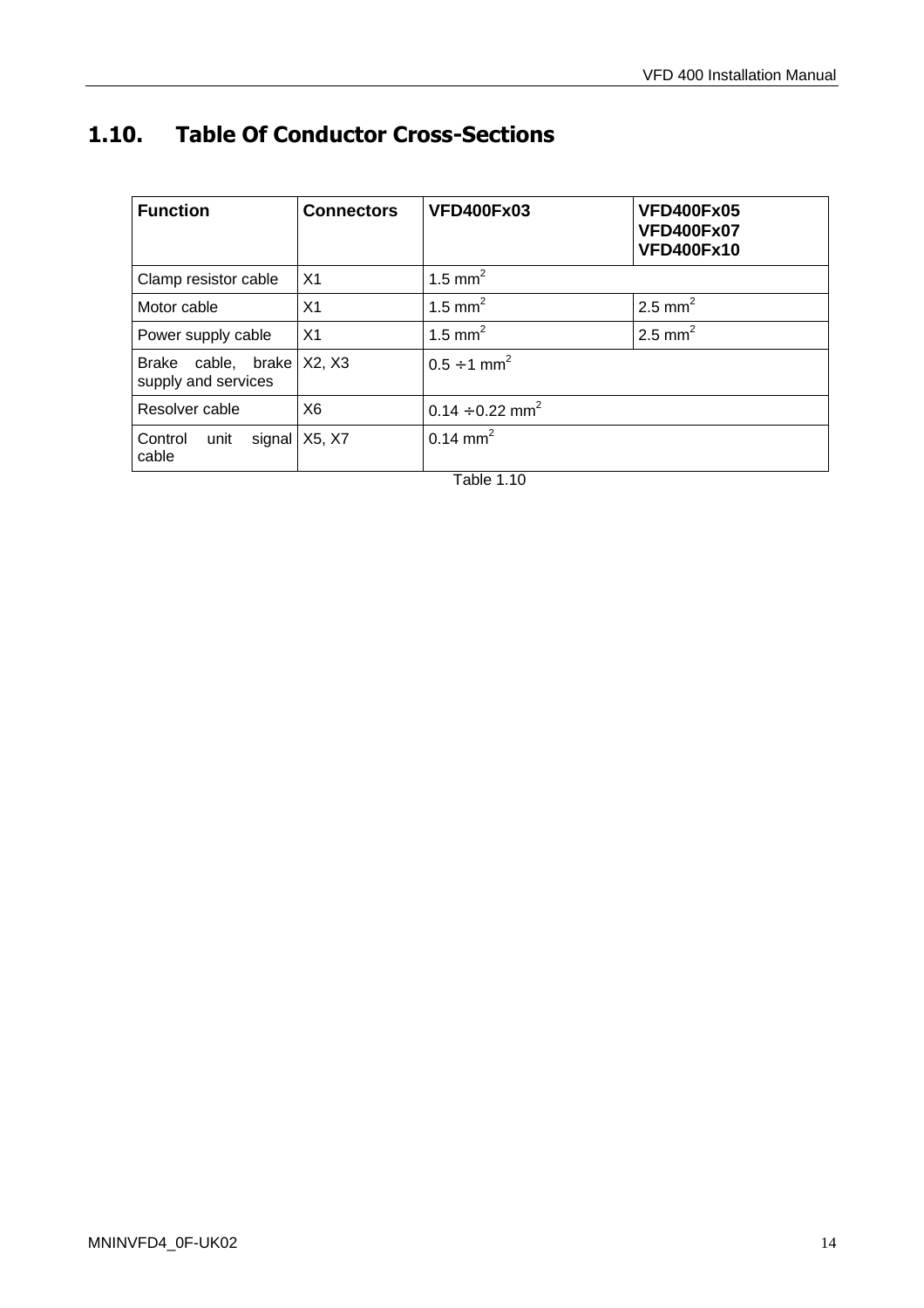## 2. Mechanical Installation

Use the brackets and the screws supplied with the converter for mounting VFD300.

- fix the bottom bracket to the mounting panel with two screws;
- place the converter on the bottom bracket;
- place and fix with a screw the top bracket.



Fig. 2.1 – VFD400 FC 03 CAN version VFD400 FC 05 CAN version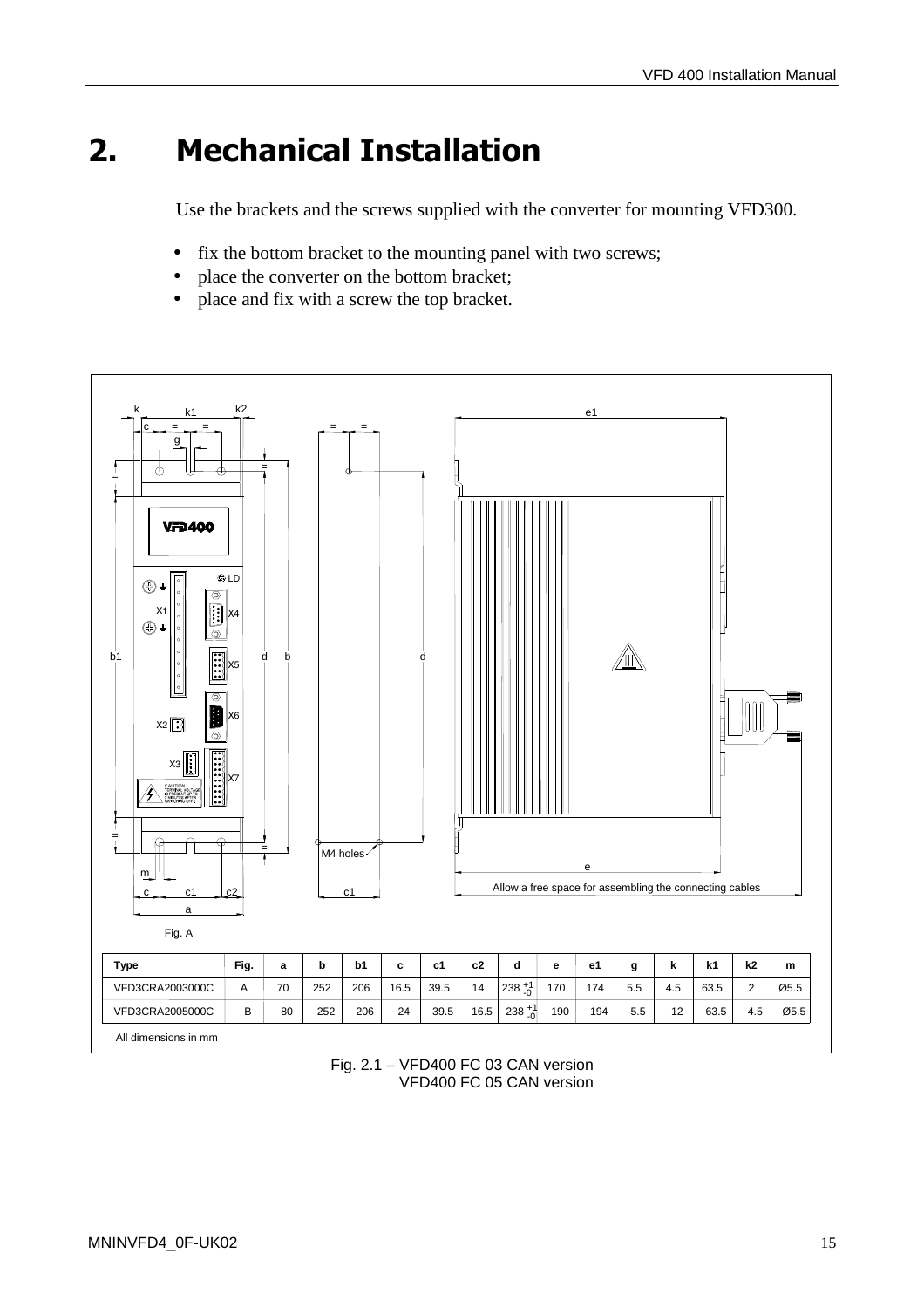

Fig. 2.2 – VFD400 FC 07 CAN version VFD400 FC 10 CAN version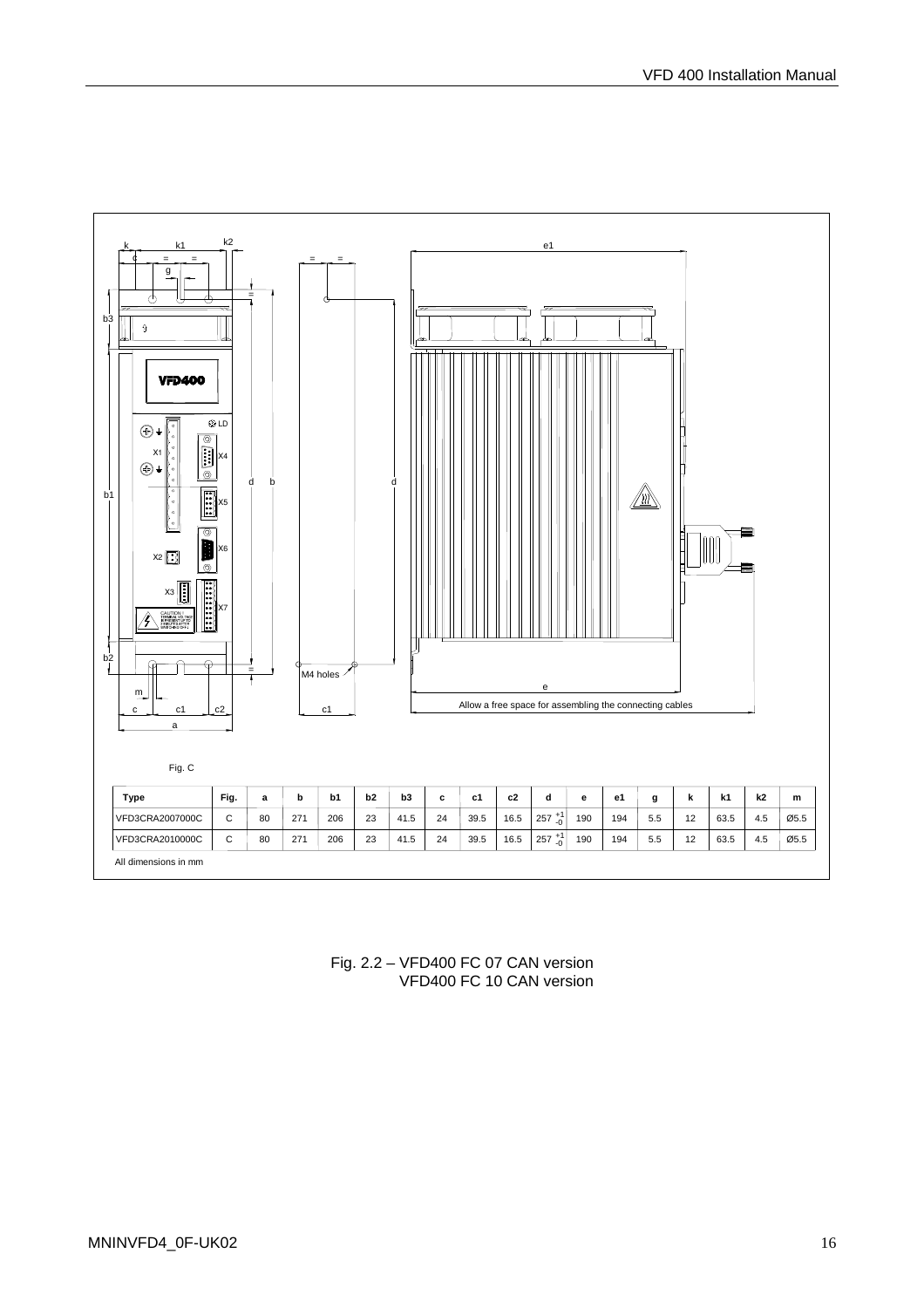

Fig. 2.3 – VFD400 FP 03 PROFIBUS version VFD400 FP 05 PROFIBUS version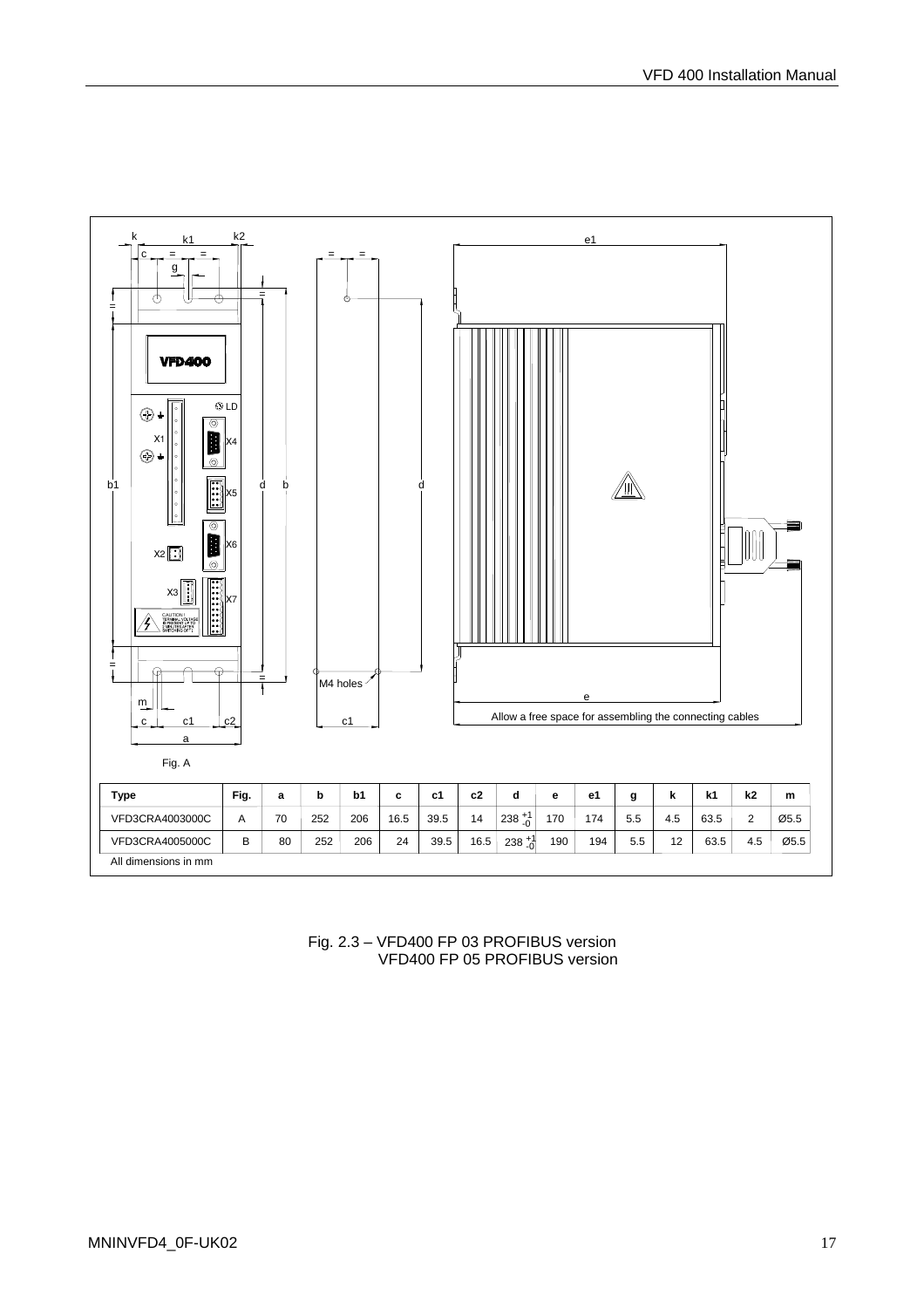

Fig. 2.4 – VFD400 FP 07 PROFIBUS version VFD400 FP 10 PROFIBUS version